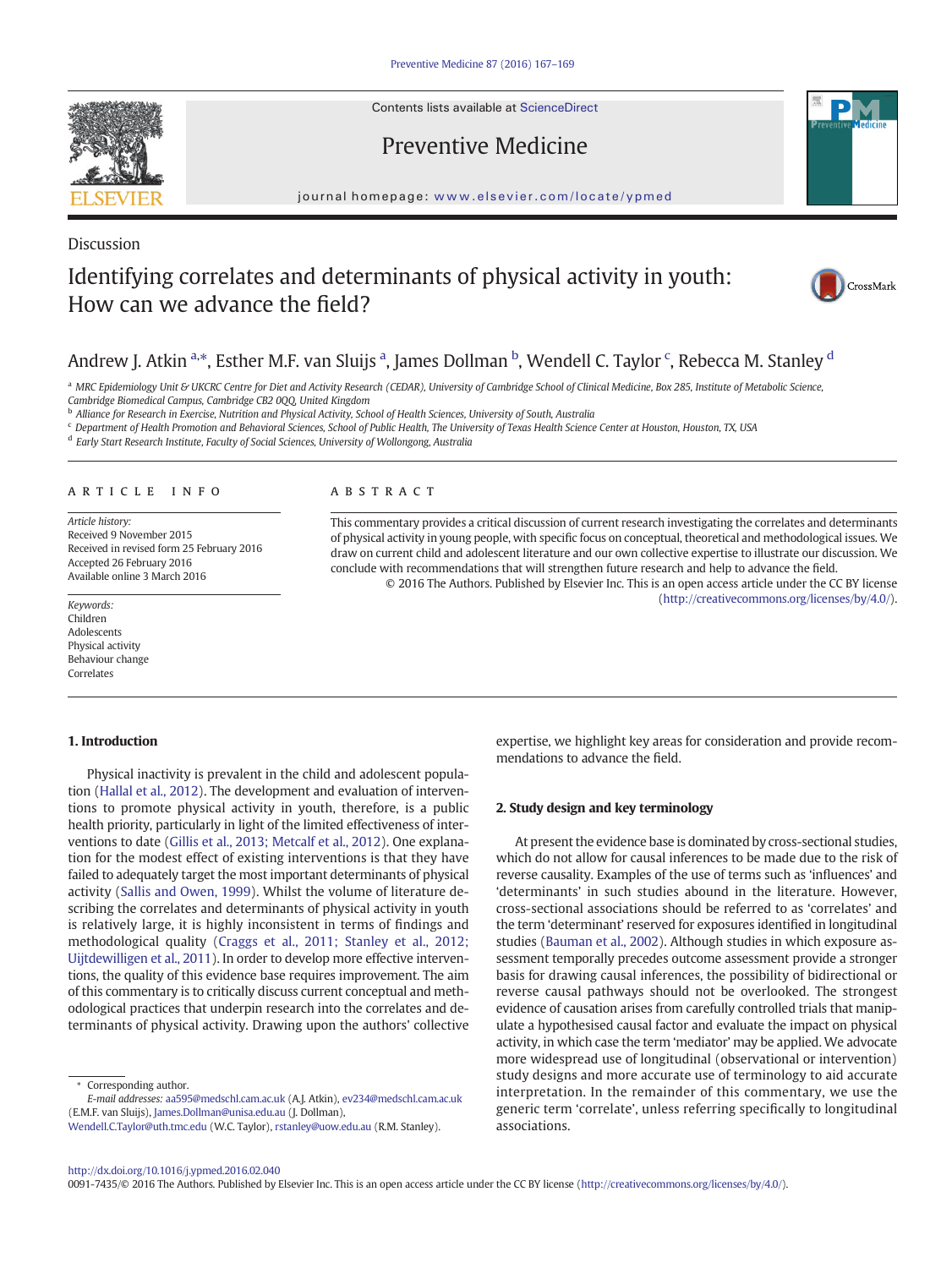### 3. Behaviour and context specificity

Correlates studies too frequently utilise a highly aggregated outcome variable representing overall (weekly or habitual) physical activity. This approach masks the fact that each episode of physical activity consists of a specific set of behaviours, performed in a specific context. To maximise the predictive capacity of behavioural models, and comply with behavioural sciences theories, it is necessary to optimise the correspondence between exposure and outcome measures ([Ajzen, 1991; Fishbein and Cappella, 2006; Giles-Corti](#page-2-0) [et al., 2005; Institute of Medicine, 2002](#page-2-0)). Clarification of 'behavioural context' enhances specificity of behavioural models by highlighting key characteristics in terms of person, place, time, and activity type. These characteristics will differ across the broad range of activities children engage in, such as walking to school, participating on sports teams, playing active video games or attending after-school clubs, and the correlates of these behaviours, therefore, are likely to differ. The identification of target behaviours that contribute substantially to children's overall activity and their context-specific correlates should be a priority area for future research. One way of operationalising this approach is to consider the temporal characteristics of behaviour by focussing upon specific times of the day or week [\(Corder et al., 2013; Stanley et al., 2012\)](#page-2-0).

#### 4. Measurement issues

Until recently, the literature was dominated by the use of self- or proxy-reported measures of physical activity, which generally have poor validity (typical correlation with accelerometer assessed phys-ical activity < 0.5) ([Chinapaw et al., 2010](#page-2-0)). Physical activity measurement has improved through the use of objective monitoring (e.g. accelerometry) but studies applying these methods have generally identified fewer associations with candidate correlates and accounted for less variance in outcome variables than those that have relied upon self- or proxy-reports. This may reflect the influence of correlated errors in self-reports of exposures and outcomes, which serves to artificially inflate the proportion of variance that an exposure can account for in an outcome. Alternatively, it may be that participants' conceptualization of 'physical activity' differs from that which is assessed by an activity monitor. Where parents report their agreement with items regarding provision of support for their child's physical activity, for example, they may only be considering a subset of planned activities (such as attending sports club), whereas an activity monitor will capture the totality of children's activity. Such disparities are likely to attenuate associations in statistical models. This concern is particularly pertinent for young children, where parental reports are necessary because children are not capable of providing self-reports. Greater context specificity in exposure measurement will aid advancements in this area. Methodological developments to improve the assessment of specific activity behaviours will also be beneficial. Although the current generation of objective monitors enable the collection of time-stamped data on activity intensity, they are limited in their capacity to identify specific behaviours, which are still commonly captured through self-report. The use of multiple sensors in combination (e.g. accelerometry and GPS), advanced analytical methods (e.g. machine learning ([Mannini and](#page-2-0) [Sabatini, 2010\)](#page-2-0)) or time-use methodologies (e.g. ecological momentary assessment [\(Foley et al., 2012; Stone and Shiffman, 1994](#page-2-0))) that capture contextual information will help to overcome this limitation.

#### 5. Theory and its application

Behavioural sciences theory can contribute to advancing understanding of the correlates of physical activity. Contemporary thinking advocates the application of an ecological framework to reflect the influence of, and interactions among, individual characteristics, social/cultural factors, the built environment, and policies ([Sallis](#page-2-0) [and Owen, 2002\)](#page-2-0). Ecological models are particularly well suited for studying physical activity because they serve to highlight the plurality of potential influences on behaviour, as determined by the unique context in which behaviour occurs. They also provide a framework within which theoretical models that focus on a specific level of influence, such as the family, may be incorporated ([Taylor et al.,](#page-2-0) [1994\)](#page-2-0). A key challenge that has received relatively little attention to date is to identify how constructs from different ecological levels interact ([Dollman et al., 2007](#page-2-0)). This objective may require innovative thinking to identify how theories that operate at different ecological levels may be integrated or to identify potential pathways of influence that combine distal and proximal factors. More extensive use of behavioural sciences theory will facilitate the conduct of 'hypothesis testing' studies, in contrast to the 'exploratory' or 'hypothesis generating' approach more commonly seen in the epidemiological literature. As has been applied in the context of intervention research [\(Michie et al., 2011](#page-2-0)), the development of a common language and precise definitions of key constructs would also help to advance the field by facilitating data pooling and evidence synthesis.

#### 6. Analytical approaches

Statistical models are used to examine the direction, magnitude and shape of the association between exposure and outcome variables and evaluate the likelihood that observed associations are due to chance. We suggest that regression models are preferable to simple hypothesis testing methods (e.g. ANOVA) because they provide a measure of the magnitude of an association. Multivariable models should be applied routinely, to enable identification of independent associations where multiple correlates are examined simultaneously and to control for confounding. As many hypothesised correlates of physical activity may themselves be correlated (e.g. parental physical activity and parental support for their child's activity), collinearity should be considered and appropriate analytical techniques (e.g. correlated component analysis) applied where necessary.

The correlates of physical activity may vary across population subgroups; therefore examining effect modification is valuable. However, some published papers proceed to conduct stratified analyses on the basis that physical activity levels differ between subgroups (e.g. boys are more active than girls). This represents a misunderstanding of the concept of moderation. Differing levels of physical activity does not necessitate that the association between an exposure and outcome will also vary between these groups. Moreover, there is a risk of overinterpreting between-group differences observed from stratified analyses, particularly when sample sizes differ between subgroups. Formal statistical tests should be conducted to examine interactions amongst correlates 'within' or 'between' levels of the ecological model and stratified analyses presented only where justified on this basis.

#### 7. Conclusion and recommendations

A robust evidence base identifying the key correlates and determinants of physical activity is essential to inform the design of effective behaviour change interventions. Modest progress has been made in this regard, but further developments in theory, design and methodology are required to advance the field. In summary of the points raised in this commentary, we provide the following recommendations:

- Careful attention should be paid to the appropriate use of terminology.
- More studies that employ a prospective design, both observational and experimental, are required.
- Exposure and outcome assessment methods should be selected or developed where necessary to optimise context specificity.
- Behavioural sciences theories should be employed, singly or in combination, to inform study design and identify research questions.